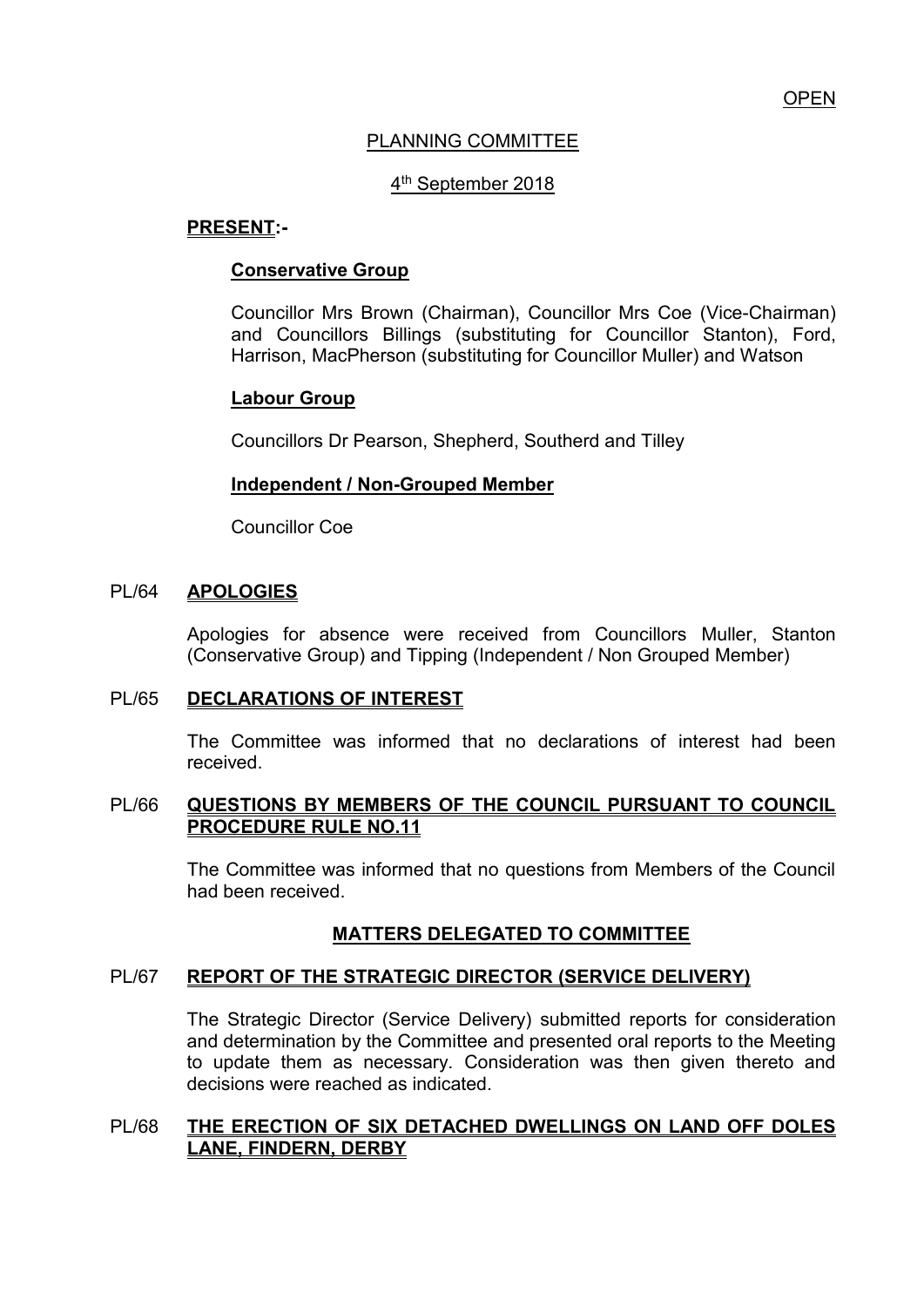It was reported that members of the Committee had visited the site earlier in the day.

 An objector and the applicant's agent attended the Meeting and addressed Members on this application.

 Councillor Ford, Ward Member for Willington and Findern, raised comments and queries regarding the planning documentation, the relationship between existing properties and the proposed development, especially no.6, educational provision, the revised scale of the properties, the potential impact on light and privacy, the two different access routes, the boundary hedges and the prospects of any other community benefit, similar to that agreed to by the Derbyshire Wildlife Trust. Other Members referred to parking provision and potential traffic issues, along with the access from the highway. All matters were addressed by the Principal Area Planning Officer.

### *RESOLVED:-*

- *A. The Committee granted delegated authority to the Planning Services Manager to negotiate and secure the Section 106 Agreement (Unilateral Undertaking) referred to in the report.*
- *B. Subject to A. above, that planning permission be granted as recommended in the report of the Strategic Director (Service Delivery).*

### PL/69 **ALTERATIONS AND EXTENSIONS TO THE REAR OF CHILDRENS DAY NURSERY AT THE OLD FORGE, 8 THE GREEN, FINDERN, DERBY**

 Councillor Ford, Ward Member for Willington and Findern, commended the application in terms of improving the facilities at the location, but acknowledged that most concerns related to parking. In this respect, the Councillor confirmed that County Highways had revisited the location and were considering options for improvements. A construction management plan was also suggested, given the traffic concerns.

 Councillor MacPherson, the other Ward Member for Willington and Findern, welcomed the news regarding Highways' renewed involvement, noting that residents were more concerned with traffic rather than the application itself.

## *RESOLVED:-*

*That planning permission be granted as recommended in the report of the Strategic Director (Service Delivery), with an additional condition requiring a construction management plan.* 

### PL/70 **PROPOSED EXTENSION AND ALTERATIONS AND ERECTION OF NEW BOUNDARY WALL AND GATE TO 18 MONSOM LANE, REPTON, DERBY**

It was reported that members of the Committee had visited the site earlier in the day.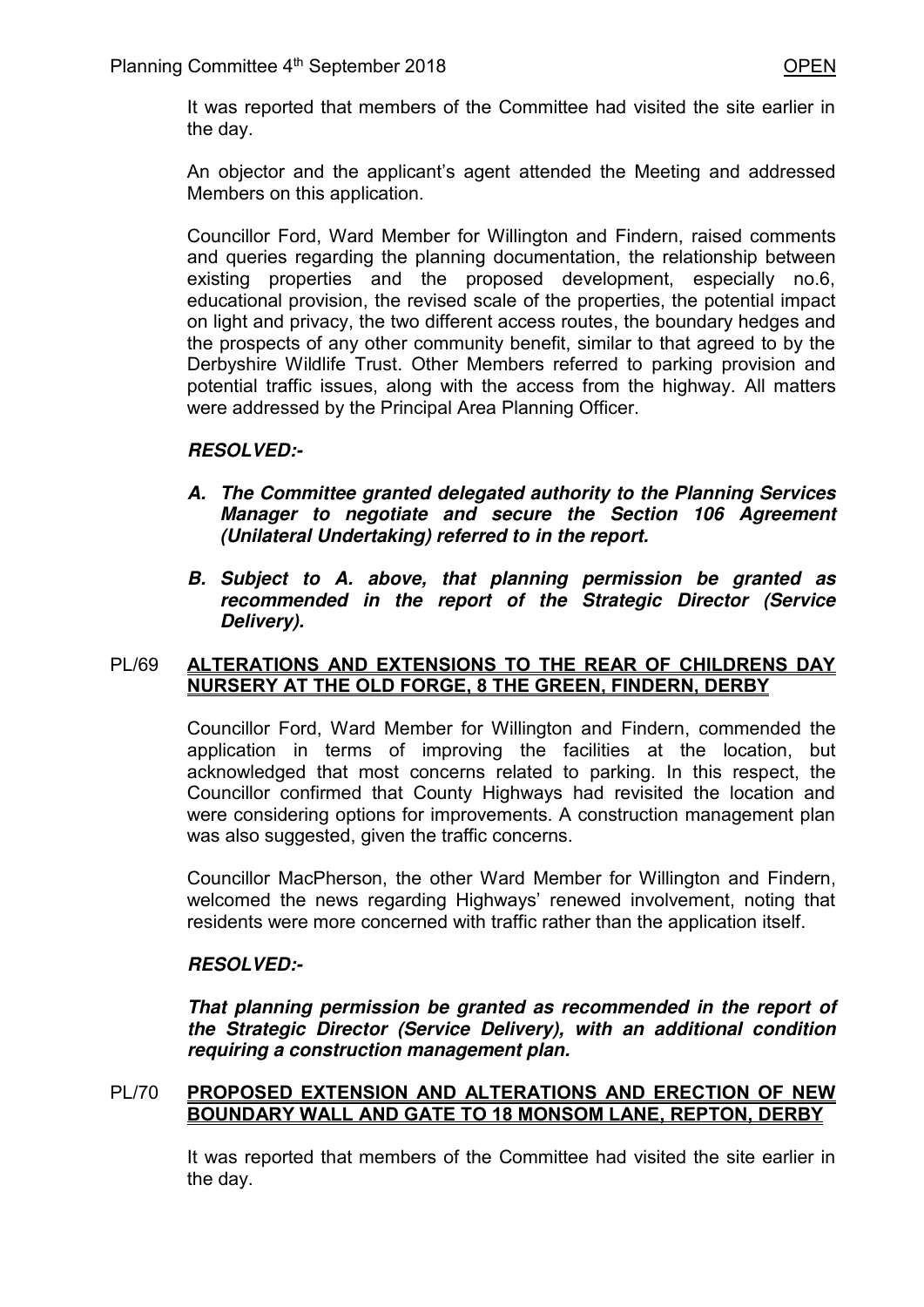An objector and the applicant attended the Meeting and addressed Members on this application.

A proposal to defer the decision relating to this application, in order to determine materials and finishes, was not submitted by the Committee.

Members raised comment or queries relating to the historic building line, materials, the criteria of the evolving Repton Neighbourhood Plan, the variety of property styles in the immediate vicinity, amendments made to the original proposals and the boundary wall. The Principal Area Planning Officer responded to all matters raised.

## *RESOLVED:-*

*That planning permission be granted as recommended in the report of the Strategic Director (Service Delivery), with an additional condition relating to materials, as well as an informative relating to the boundary wall at the front of the site.* 

### PL/71 **THE ERECTION OF A DETACHED GARAGE AT 29 WINDSOR AVENUE, MELBOURNE, DERBY**

The applicant attended the Meeting and addressed Members on this application.

Councillor Harrison, Ward Member for Melbourne, outlined the objections raised by a neighbour in relation to the initial application. As the proposal had been revised to become single storey, with other issues addressed, such as the condition preventing a future change to business use, the objections had been rescinded.

## *RESOLVED:-*

*That planning permission be granted as recommended in the report of the Strategic Director (Service Delivery).* 

### PL/72 **THE ERECTION OF A REPLACEMENT DWELLING ALONG WITH ALTERED ACCESS TO REPTON ROAD AT HEATHERS, REPTON ROAD, NEWTON SOLNEY, BURTON ON TRENT**

It was reported that members of the Committee had visited the site earlier in the day.

The Principal Area Planning Officer updated Committee with an alteration to the application's description, noting that it should include mention of a detached garage. Committee was also informed of an additional Condition, its inclusion necessary to remove permitted development rights for any subsequent roof alterations.

## *RESOLVED:-*